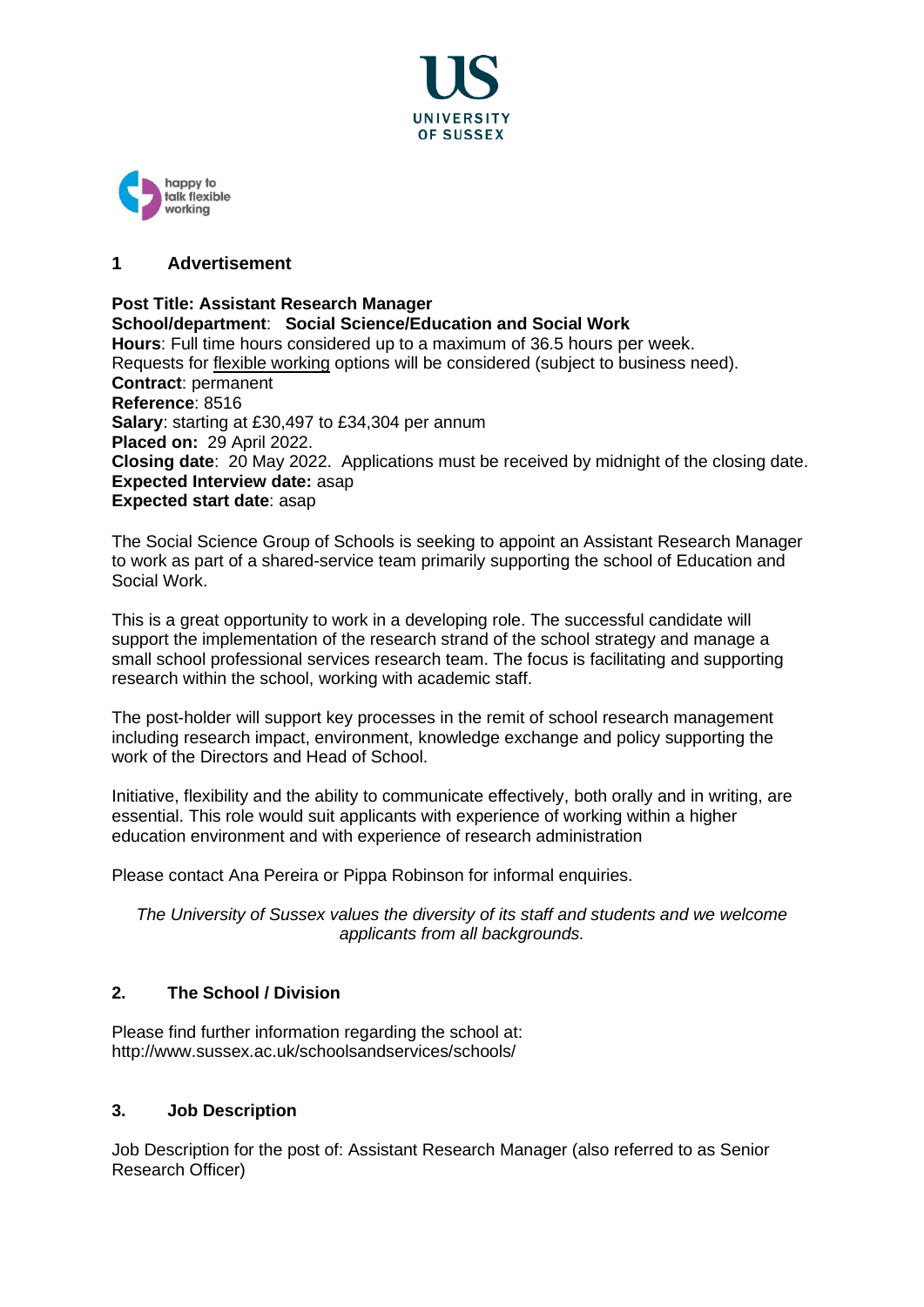# **School: Education and Social Work.**

#### **Location: Essex House**

#### **Grade: 6**

## **Responsible to:** School Administrator or Senior/Research Manager

**Role description:**

To work closely with the Director of Research and Knowledge Exchange, Research Directors and the school leadership team to implement the research strand of the school strategy. Lead the development of PS systems, policies and processes that support implementation of the School Research Strategy and to manage the school professional services research staff.

 $\overline{\phantom{a}}$ 

#### **PRINCIPAL ACCOUNTABILITIES**

- 1. Manage, promote and maintain high quality, Professional Services, engendering a culture of continuous improvement.
- 2. Lead the operational outputs of a small team of individuals.
- 3. Ensure compliance with all relevant legislation and University policies, interpreting the same and advising on their practical application.
- 4. Work in partnership with key stakeholders in the School/School-Group and central services to ensure seamless service

### **KEY RESPONSIBILITIES**

#### **1. Team leadership**

- 1.1 Lead a small team to support the achievement of targets and objectives
- 1.2 Allocate available resources to achieve targets and objectives including supporting the selection, induction, performance management and development of team members
- 1.3 Ensure team understanding and application of operational standards are embedded in the methods of working
- 1.4 Support the development of others, providing training and coaching in area of expertise
- 1.5 Foster an ethos of continuous improvement

#### **2. Service Delivery**

- 2.1 Working within university policy and procedure, undertake day-to-day local team leadership of operational matters in the process and/or procedure in the area of expertise. Plan and implement activities of the team to ensure the achievement of team targets and objectives.
- 2.2 Ensure effective systems and procedures are in place to support the achievement of key performance targets in area of responsibility.
- 2.3 Support the implementation of improvements to systems and procedures in area of responsibility to ensure effective administration within area of responsibility.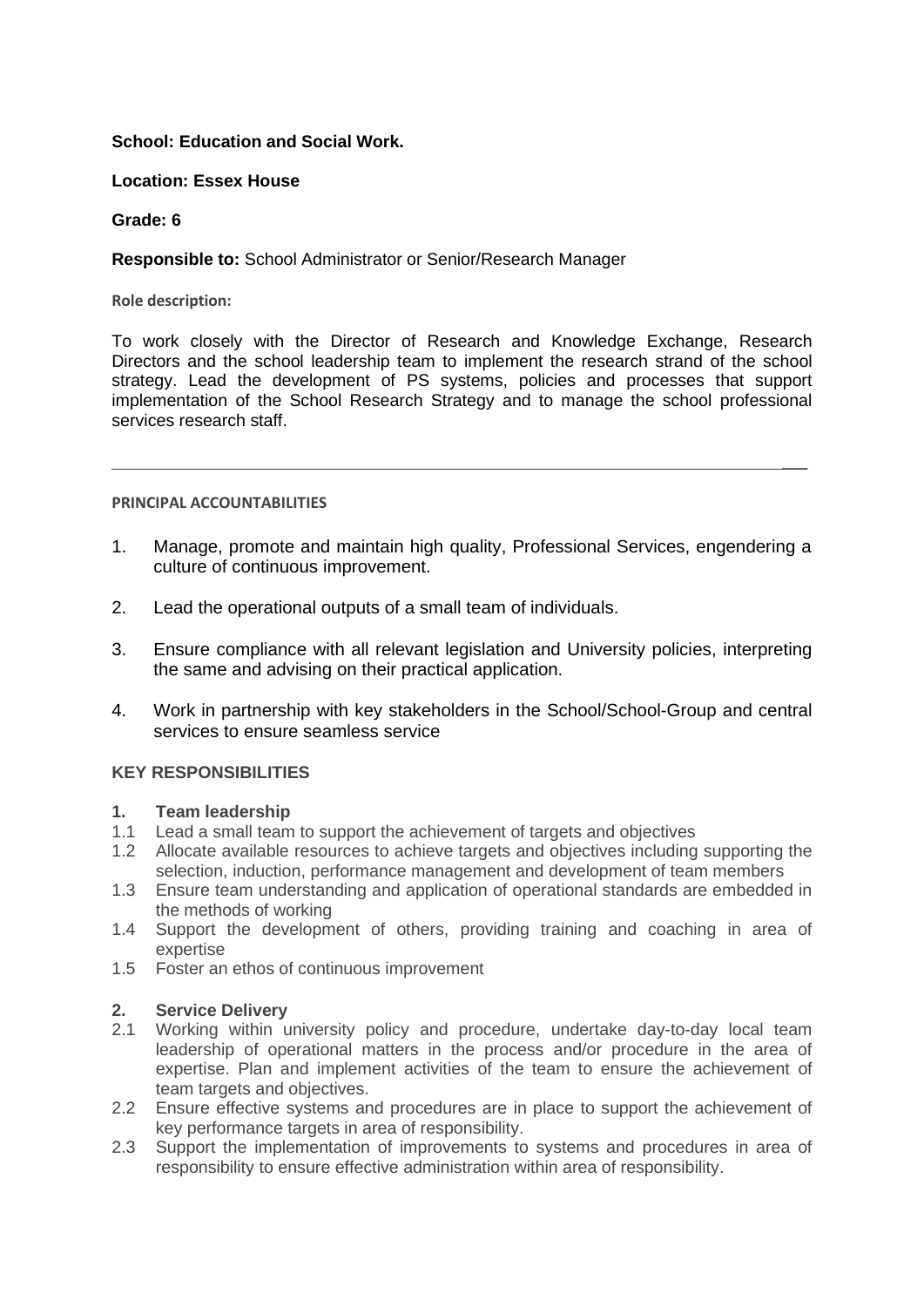- 2.4 Maintain appropriate records and documentation commensurate with policy and procedure.
- 2.5 Provide reports internally and externally as appropriate. To undertake analysis, interpretation and presentation of standard data to inform decisions related to subject area.
- 2.6 Identify critical issues when resolving problems and use university policy and procedure to support the application of appropriate resolutions.

#### **3. Policy and Procedure**

- 3.1 Work within policy and procedure, providing advice to enquiries on the application of policy/procedure as required.
- 3.2 Contribute to policy decisions and improvement in area of expertise.

# **4. Customers and Stakeholders**

4.1 Proactively work with internal and external stakeholders, colleagues or students to ensure the effective service delivery, providing data and information to inform decisions as necessary, showing appropriate sensitivity when needed.

## **5. Role specific responsibilities**

- 5.1 Contribution to the school research strategy including leading the delivery and development of policies and processes to support its implementation.
- 5.2 Developing and promoting the school research environment including support for Research Centres, oversight of Doctoral support and ECR development
- 5.3 Development and delivery of professional support for Research Impact, REF and KEF including staying abreast of the HE landscape in this area
- 5.4 Support for research grant applications and funding, including oversight, advice, coordination, updating of School data;
- 5.5 Develop research communications to support internal systems and processes and external engagement
- 5.6 Engage with Research Forums internally and externally to identify future opportunities for engagement and collaboration specifically including cross school working.
- 5.7 Professional development and training through attendance at events and development of professional networks to take forward KE, research impact and REF development.

To carry out any other duties that are within the employee's skills and abilities whenever reasonably instructed.

This Job Description sets out current duties of the post that may vary from time to time without changing the general character of the post or level of responsibility entailed.

# **INDICATIVE PERFORMANCE CRITERIA**

- The post holder will manage their own work and achieve their agreed objectives. In doing this they ultimately support the achievement of the strategic and operational goals of the University. The post holder may be expected to work collaboratively across the University and with key stakeholders to deliver single team working that efficiently and effectively supports the achievement of those goals and objectives.
- Support achievement of the School's compliance with all applicable statutory and regulatory compliance obligations, including (but not limited to): UKVI, Health & Safety, the Prevent Duty, data protection, Competition and Markets Authority requirements and equal opportunities, as appropriate to the grade and role. Additionally, to promote